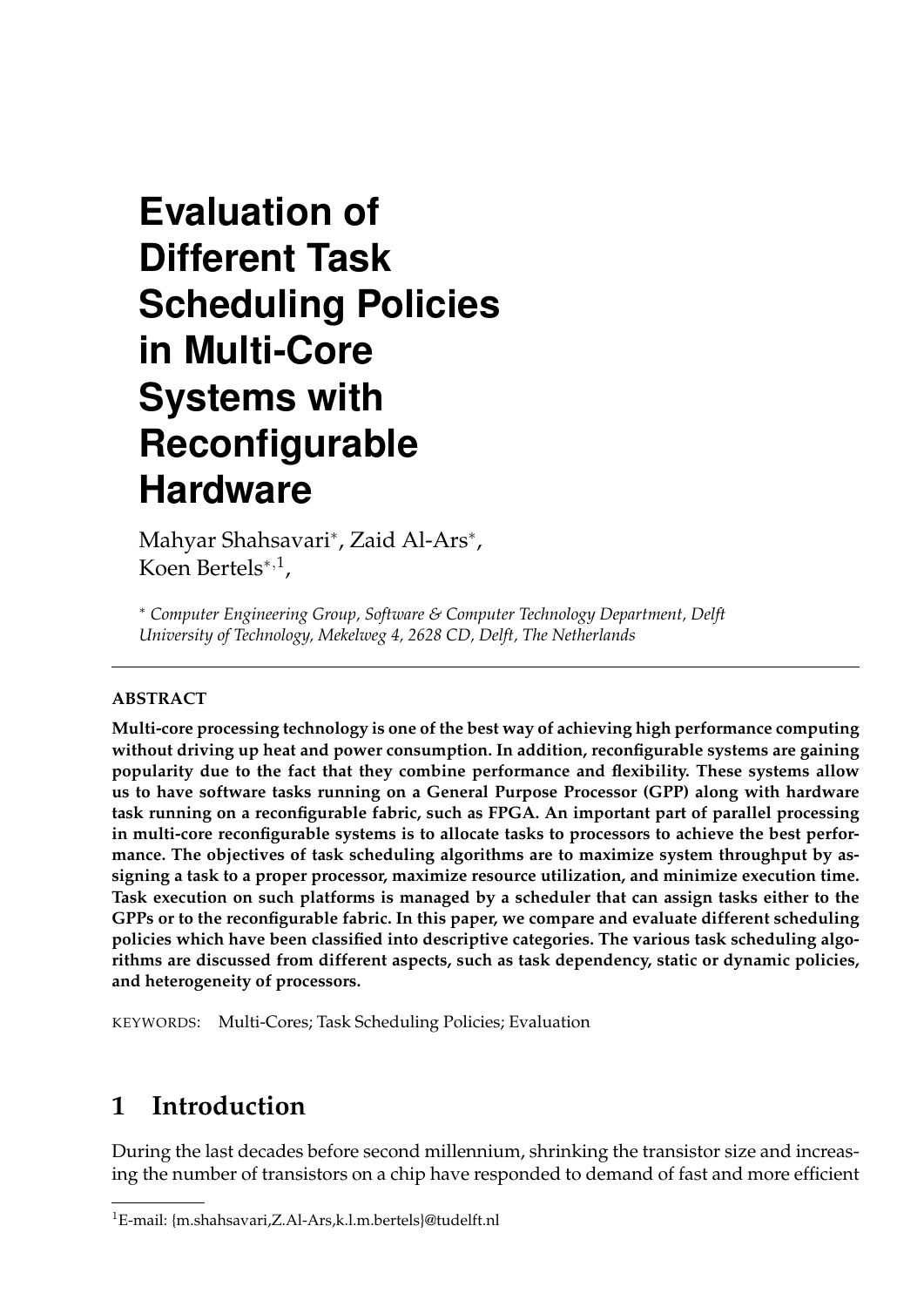processing performance. Increasing the number of transistors on a chip not only leads to more heat increament but also causes more processor power consumption. In addition, reducing transistor size is facing new challenges like physical constraints and high fabrication cost. " Multi-core chips are the biggest change in the PC programming model since Intel introduced the 32-bit 386 architecture," stated Gwennap [\[Gee05\]](#page-4-0).

An important part of parallel processing in multi-core systems is assigning tasks to processors due to best performance. The purpose of task scheduling in multiprocessor systems are maximizing performance by assigning correct tasks to correct processors, optimizing resource application, minimizing computation time. Due to the wide variety of approaches to different policies, it is complicated to compare various systems meaningfully since there is no uniform means for evaluating them qualitatively or quantitatively. It is not also simple to build upon existing work or identify areas valuable for additional effort without some understanding of the relationships between past efforts. Classifying of approaches to the resource mapping is presented in [\[KA99\]](#page-4-1) which try to provide a common classification mechanism which is required for addressing this problem. Whether the system is static or dynamic, multiprocessor systems are heterogeneous or homogeneous, and communication delay has considered or not the algorithms will be categorized.

Recently reconfigurable platforms are gaining popularity due to the fact that they combine performance and flexibility. Tasks implemented as a software programs, running on GPP, have the characteristics of high performance. On the other hand, tasks implemented as hardware modules placed on FPGA, demonstrate high performance, but low flexibility and high cost. Task execution on such platforms is managed by a scheduler that can allocate tasks either to the processors or to the reconfigurable platforms. In this paper, we evaluate different scheduling policies for Multiprocessors with reconfigurable hardware. The rest of the article is organized as follows. The next section presents scheduling policies. In Section 3 evaluation on the multi-core reconfigurable platform has been done. Summary and conclusions discussed at the final section.

#### **2 Scheduling Policies**

**Min-min**: This type of heuristic can be applied to schedule a set of tasks without dependencies onto a heterogeneous multiprocessor system. Min-min selects a task with the minimum execution time on any processor from the set U of unmapped tasks, and schedules it onto the processor on which it has the minimum completion time. The Min-min heuristic is very simple, easy to implement and it was one of the fastest algorithms compared [\[CJW](#page-4-2)+10].

**Chaining**: Chaining distributes the task graph between the processors and it does not allow duplication of the tasks. The algorithm begins with a partially scheduled task graph which is the original task graph to which two proposed tasks with zero execution time, p and q are added. Each processor starts by executing the task p and finishes by executing the proposed task q. Other tasks will be executed only once.

**HLFET**: Highest Level First with Estimated Times algorithm is one of the simplest list scheduling algorithm. First, we calculate the static *b-level* (bottom level) of each node. The *b-level* of a node  $\mathsf{n}_i$  is the length of the longest path from  $\mathsf{n}_i$  to an exit node. Then, make a ready list in a descending order of static *b-level*. Initially, the available list contains only the entry nodes. Ties are broken randomly. In third step, schedule the first node in the ready list to a processor that allows the earliest execution, using the non-insertion approach. Update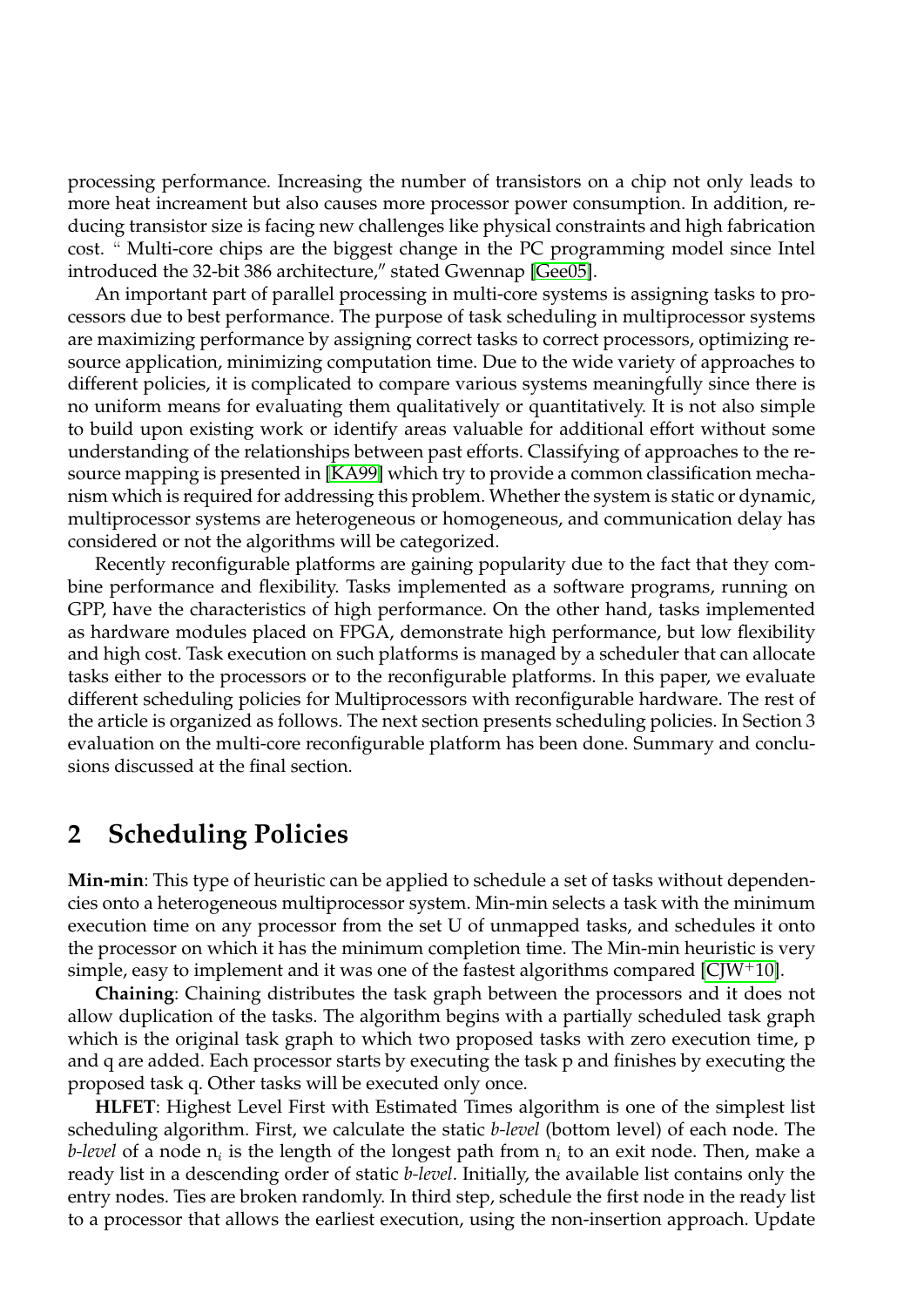the ready list by inserting the nodes that are now ready. Go to third step until all nodes are scheduled.

**ISH**: The Insertion Scheduling Heuristic (ISH) algorithm, improves the HLFET algorithm by utilizing the idle time slots in the scheduling. Virtually, it uses the same approach as HLFET to make available list based on static *b-level* and schedule the first node in the ready list by using the non-insertion approach. The difference is that, once the scheduling of this node creates an idle slot, ISH checks if any task in the available list can be applied in the idle slot but cannot be scheduled earlier on the other processors. Schedule such tasks as many as possible into the idle slot.

**DSH**: Duplication Scheduling Heuristic (DSH) differs from the HLFET and ISH algorithms that allow no task cloning or duplication. DSH algorithm duplicates some predecessors in different processors so that each child can start as earlier as possible by eliminating communication delay. Once a node creates an idle slot, the algorithm attempts to duplicate as many predecessors as possible into the slot solely if the duplicated predecessors can improve the start time of this node.

**Genetic Algorithm**: Genetic Algorithm (GA) is a heuristic search technique which allows for large solution spaces to be heuristically searched in polynomial time, by applying evolutionary techniques from nature. It starts with an initial population of individuals, which can either be generated randomly or based on some other algorithm. Each individual is an encoding of a set of parameters that similarly identify a potential solution of the problem. In each generation, the population goes through the processes of crossover, mutation, fitness evaluation and selection. During crossover, parts of two individuals of the population are exchanged in order to create two entirely new individuals which replace the individuals from which they evolved. Each individual is selected for crossover with a probability of crossover rate. Mutation alters one or more genes in a chromosome with a probability of mutation rate [\[JST08\]](#page-4-3).

**Tabu Search (TS)**: TS is a neighborhood search technique that tries to avoid local minimal and attempts to guide the search towards a global minimum. Tabu search starts with an initial solution, which can be obtained by applying a simple one-pass heuristic, and scans the neighborhood of the current solution. For the multiprocessor task-scheduling problem, a move consists of moving a task from one processor to some other processors, or changing the order of execution of a task within the list of tasks scheduled to a processor. This technique considers all the moves in the immediate neighborhood, and accepts the move which results in the best makespan.

**Simulated Annealing (SA)**: Simulated Annealing is a search method based on the physical process of annealing, which is the thermal process of getting low energy crystalline states of a solid. Firstly, the temperature is increased to melt the solid. If the temperature is slowly reduced, particles of the melted solid arrange themselves locally, in a stable ground state of a solid. SA theory proposes that if temperature is lowered sufficiently slowly, the solid will reach thermal counterbalance, which is an optimal state. The thermal balance is an optimal task-machine mapping (optimization goal), the temperature is the total completion time of a mapping (cost function), and the change of temperature is the process of mapping change. We use this physical based technique as a solution in task scheduling problems.

**A\* Search Algorithm**: The A\* algorithm is a best-first search algorithm, originally from the area of artificial intelligence. It is a tree search algorithm that starts with a null solution, and proceeds to a complete solution through a series of partial solutions. The root or the null solution means none of the tasks are allocated to any processor. The tree is expanded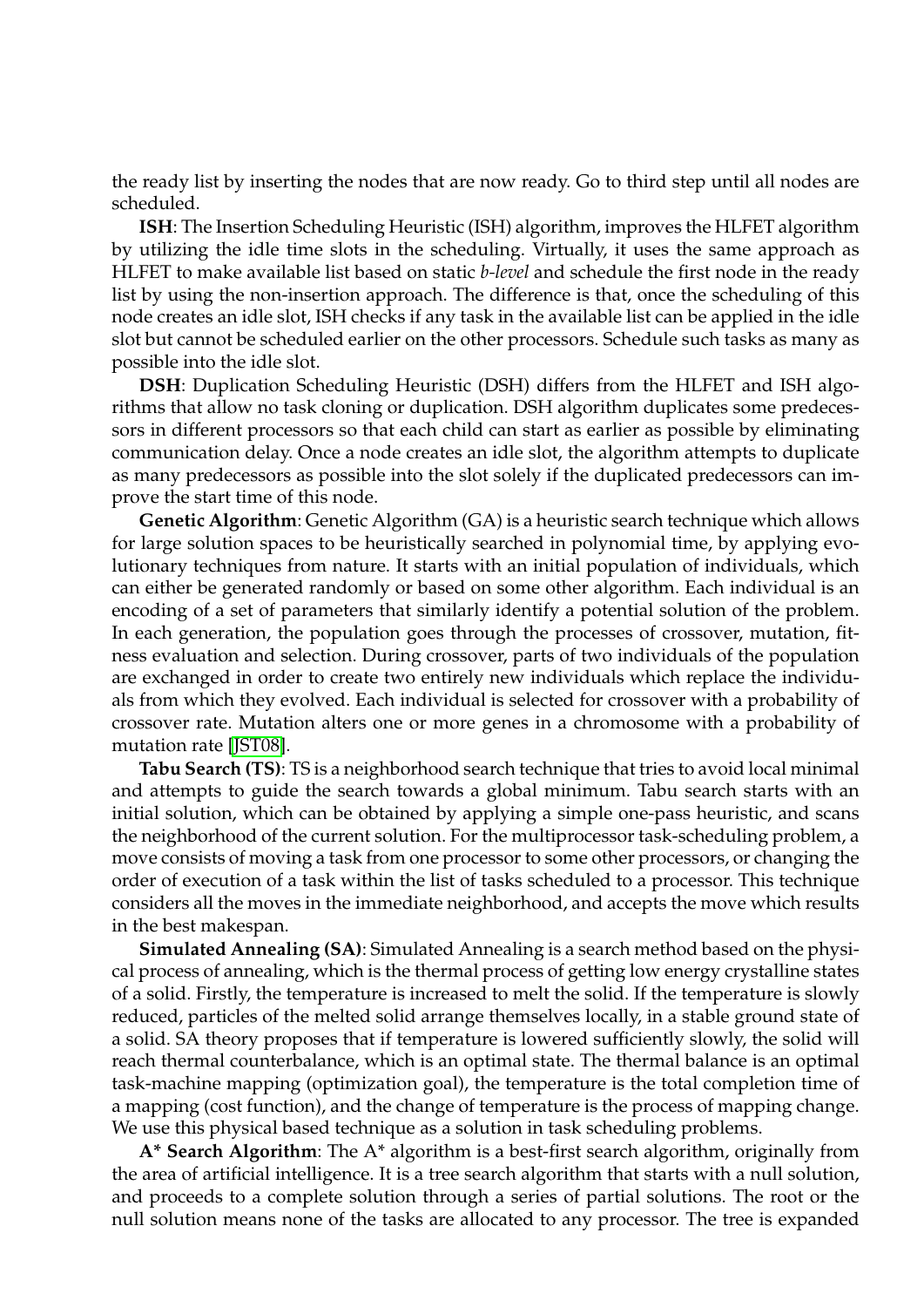

<span id="page-3-0"></span>Figure 1: Makespans and execution time of variable task sizes of scheduling algorithms.

by selecting a task and allocating it to all possible processors. Each allocation is a different partial solution; therefore, each node has p children. At any node, the partial solution has one more task mapped than its parent node. The total number of nodes in the tree is limited to a predetermined constant in order to avoid an exponential execution time.

# **3 Evaluation**

We have run all the algorithms on various sizes of factorization problem. In our simulation, we assume the number of processors is four. The computations and communication time are 40 s/task and 100 s respectively. The number of tasks that we choosed are 15, 20, 30, and 40. For GA implementation Population size, Mutation rate, and Crossover rate are 30, 0.01, and 0.7 respectively. The makespan of the obtained solutions and execution time of the algorithms are represented on Figure [1.](#page-3-0)

# **4 Summary**

In this report, we presented a survey of algorithms for task scheduling problem. In the DAG model, a node represents an atomic program task and an edge represents the communication beside data dependency. Each node is labeled a weight to show the amount of execution time that tasks require. An edge is also labeled a weight, presents the amount of communication time required. It is notable as a comparison output that most of recent algorithm